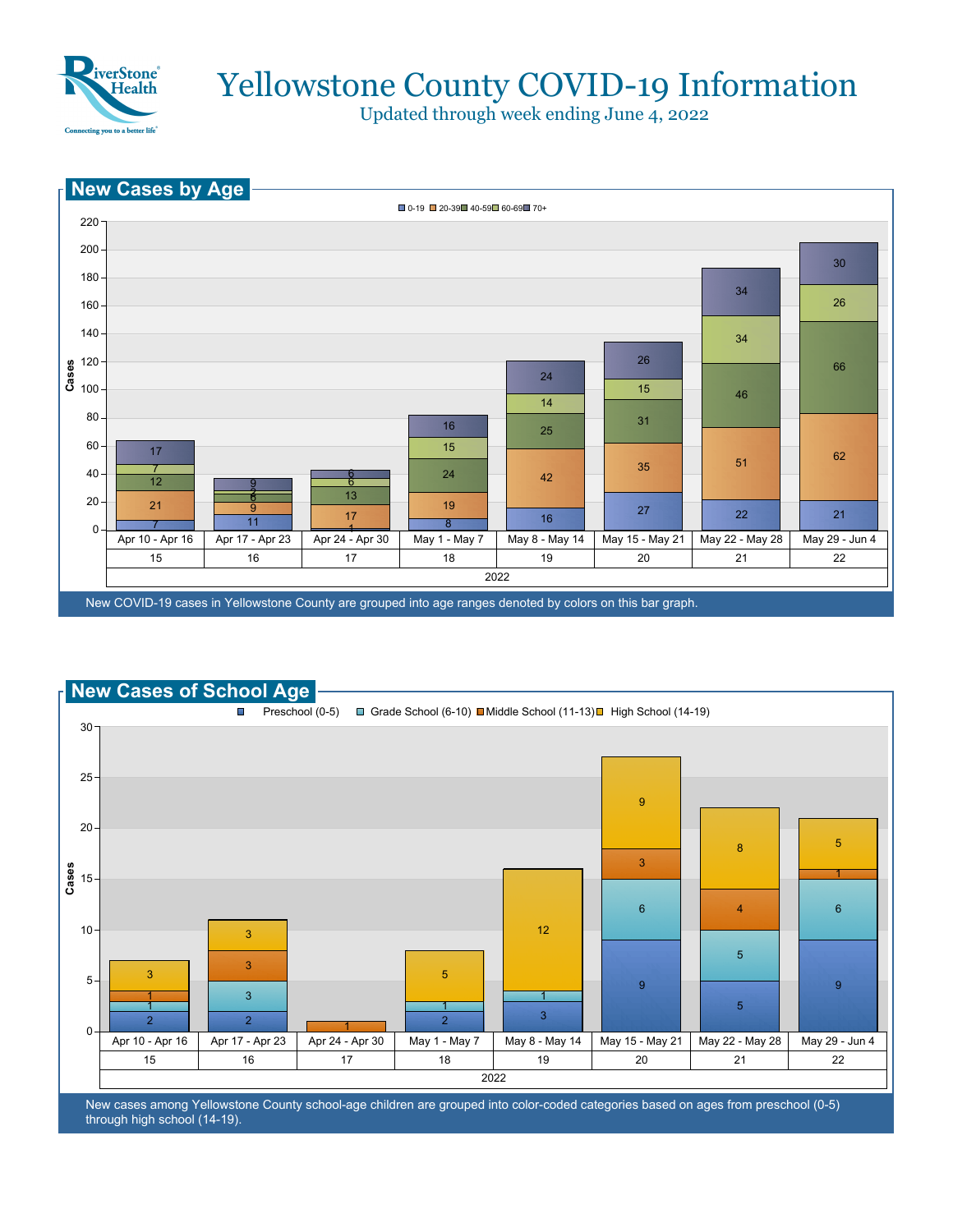

Updated through week ending June 4, 2022



per 100,000. This figure comes from the number of cases per day, divided by 161,300 (population of Yellowstone County), multiplied by 100,000, averaged over a 7-day period. The yellow dotted line indicates 20 new cases per 100,000. The red dotted line indicates a threshold of 50 new cases per 100,000. The orange dot is the average of new cases per 100,000 for the previous 7-day period.



This chart shows whether the number of reported cases this week increased (red bar) or decreased (green bar) when compared to last week. Additionally, the size and label of each bar indicates the percent of change from the previous week.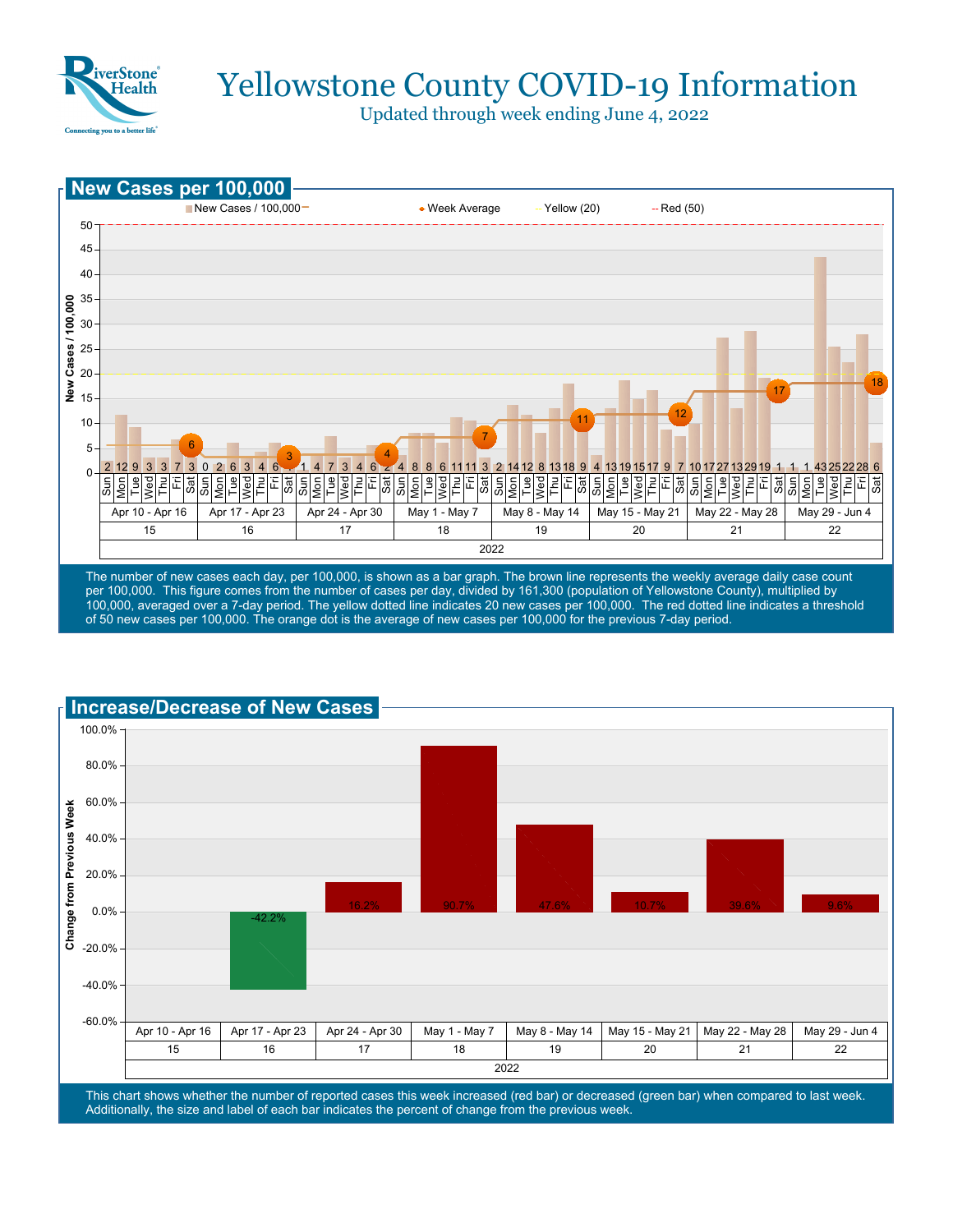

Updated through week ending June 4, 2022





This chart shows the percentage of Yellowstone County Emergency Department (ED) visits where the chief complaint or symptom was fever or chills and at least one of these other symptoms: cough, difficulty breathing, shortness of breath. The blue line indicates ED visits each week for these symptoms in 2020. The green line represents ED visits for similar symptoms for the same time period in 2021. The thick red line indicates ED visits each week for these symptoms in 2022. Data supplied by the State of Montana collected from Yellowstone County hospitals.